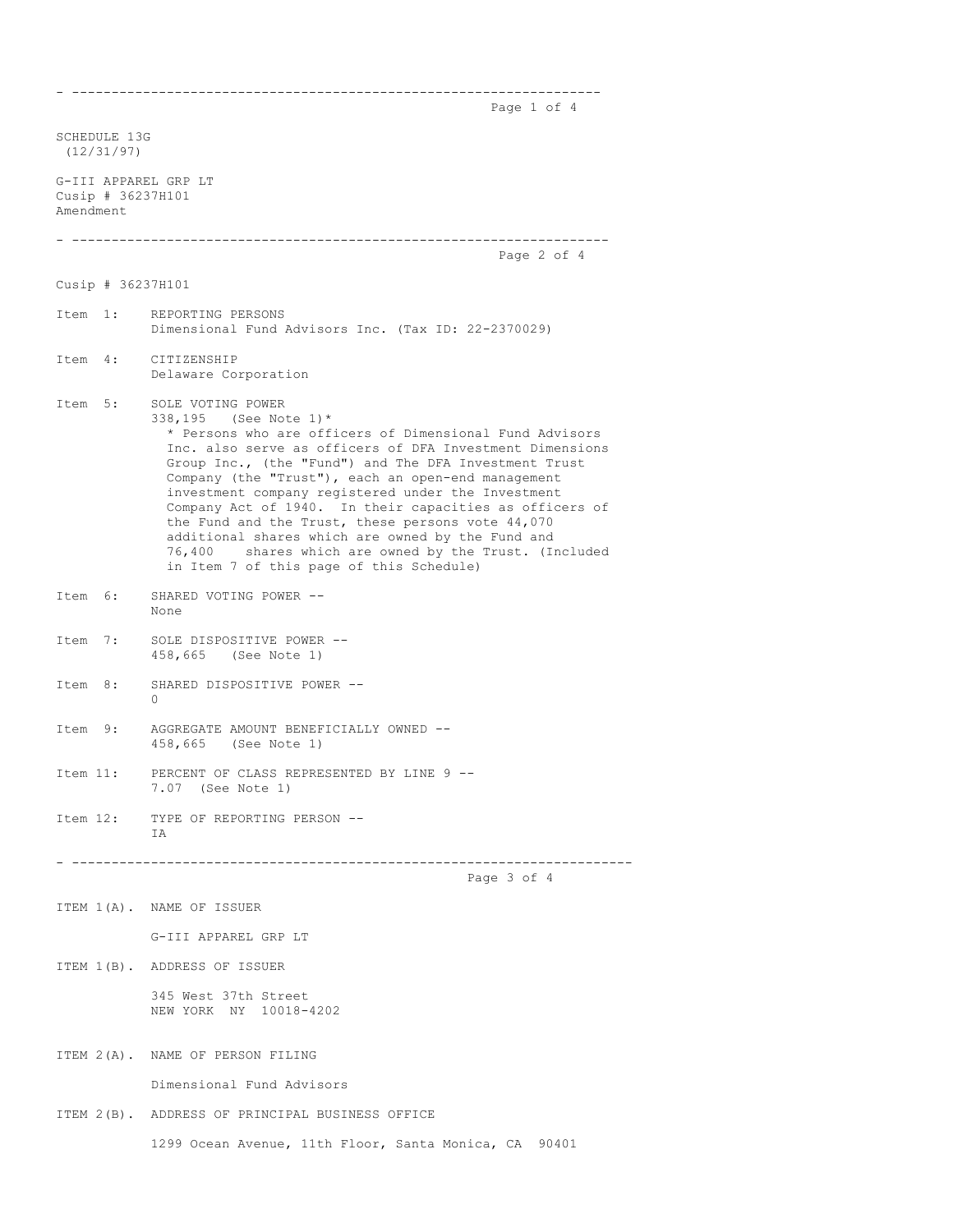ITEM 2(C). CITIZENSHIP A Delaware Corporation ITEM 2(D). TITLE OF CLASS OF SECURITIES Common Stock ITEM 2(E). CUSIP NUMBER 36237H101 ITEM 3. This statement is filed pursuant to Rule 13d-1 (b), or 13d-2 (b) and the person filing is an investment advisor registered under section 203 of the Investment Advisors Act of 1940. - --------------------------------------------------------------------- Page 4 of 4 ITEM 4. OWNERSHIP ITEM 4(a). AMOUNT BENEFICIALLY OWNED See Page 2, Item No. 9 ITEM 4(b). PERCENT OF CLASS See Page 2, Item No. 11 ITEM 4(c). NUMBER OF SHARE AS TO WHICH SUCH PERSON HAS: (i). SOLE POWER TO VOTE OR DIRECT THE VOTE -- See Page 2, Item No. 5 (ii). SHARED POWER TO VOTE OR TO DIRECT THE VOTE -- None (iii). SOLE POWER TO DISPOSE OR TO DIRECT DISPOSITION OF -- See Page 2, Item No. 9 (iv). SHARE POWER TO DISPOSE OR TO DIRECT DISPOSISTION OF -- None ITEM 5. OWNERSHIP OF FIVE PERCENT OR LESS OF A CLASS If this statement is being filed to report the fact that as of 12/31/97 the reporting person has ceased to be the beneficial owner of more than five percent of the class of securities, check the following: [ ] ITEM 6. OWNERSHIP OF MORE THAN FIVE PERCENT ON BEHALF OF ANOTHER PERSON All Securities reported in this schedule are onwed by advisory clients of Dimensional Fund Advisors Inc., no one of which to the knowledge of Dimensional Fund Advisors Inc. owns more than 5% of the class. Dimensional Fund Advisors Inc disclaims beneficial ownership of all such securities. ITEM 7. IDENTIFICATION AND CLASSIFICATION OF THE SUBSIDIARY WHICH ACQUIRED THE SECURITY BEING REPORTED ON BY THE PARENT HOLDING COMPANY: Not Applicable ITEM 8. IDENTIFICATION AND CLASSIFICATION OF MEMBERS OF THE GROUP Not Applicable ITEM 9. NOTICE OF DISSOLUTION OF GROUP Not Applicable ITEM 10. CERTIFICATION By signing below I certify that, to the best of my knowledge and belief, the securities referred to above were acquired in the ordinary course of business and were not acquired for the purpose of and do not have the effect of changing or influencing the control of the issuer of such securities and were not acquired in connection with or as a participant

(Note 1): All securities reported on the schedule are owned by advisory clients of Dimensional Fund Advisors Inc. Dimensional Fund Advisors Inc. disclaims beneficial ownership of all such securities.

in any transaction having such purposes or effect.

After reasonable inquiry and to the best of my knowledge and belief, I